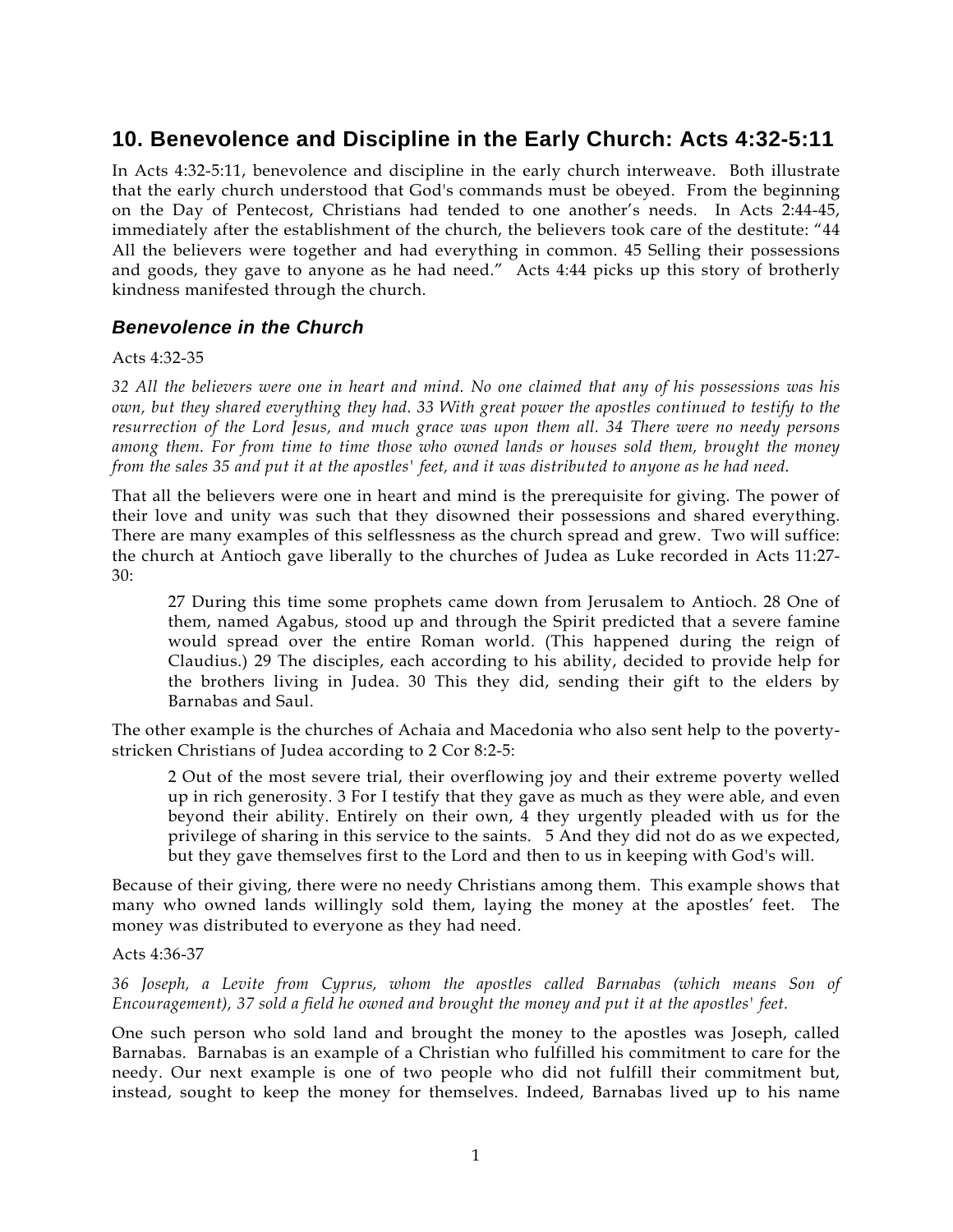which means Son of Encouragement. Barnabas will reappear 30 times in the book of Acts, where he becomes one of Paul's main companions on his missionary journeys.

# *Ananius Lies to God*

### Acts 5:1-2

*5 Now a man named Ananias, together with his wife Sapphira, also sold a piece of property. 2 With his wife's full knowledge he kept back part of the money for himself, but brought the rest and put it at the apostles' feet.* 

Ananias and his wife, Sapphira, were as different from Barnabas as night is different from day. The key to understanding their greed is in the fact that they kept back part of the money for themselves. Their sin was two-fold: they were greedy, and they were deceitful. They failed to understand the teaching of the Lord when he said in Luke 12:15, "15 Then he said to them, 'Watch out! Be on your guard against all kinds of greed; a man's life does not consist in the abundance of his possessions.'" Greed and lust for money rise above all other sins and become themselves idolatry, according to Paul in Col 3:5, "5 Put to death, therefore, whatever belongs to your earthly nature: sexual immorality, impurity, lust, evil desires and greed, which is idolatry." Ananias and Sapphira also failed to understand the extreme jeopardy in which they had placed themselves. Christ had taught in Matt 6:24, "24 No one can serve two masters. Either he will hate the one and love the other, or he will be devoted to the one and despise the other. You cannot serve both God and Money."

#### Acts 5:3-4

*3 Then Peter said, "Ananias, how is it that Satan has so filled your heart that you have lied to the Holy Spirit and have kept for yourself some of the money you received for the land? 4 Didn't it belong to you before it was sold? And after it was sold, wasn't the money at your disposal? What made you think of doing such a thing? You have not lied to men but to God."* 

They compounded their sin of greed and love for money by their effort to cover up their sin, which led them to lie. One sin leads to another, according to the adage. In fact, lying is such a dangerous sin that it appears to separate the righteous from the unrighteous and the Revelation. Rev 14:4-5 speaks of the righteous by saying, "They follow the Lamb wherever he goes. They were purchased from among men and offered as firstfruits to God and the Lamb. 5 No lie was found in their mouths; they are blameless." In contrast, all liars are condemned in Rev 21:8, "8 But the cowardly, the unbelieving, the vile, the murderers, the sexually immoral, those who practice magic arts, the idolaters and all liars — their place will be in the fiery lake of burning sulfur. This is the second death."

### Acts 5:5-6

*5 When Ananias heard this, he fell down and died. And great fear seized all who heard what had happened. 6 Then the young men came forward, wrapped up his body, and carried him out and buried him.* 

The immediate punishment of Ananias, and later Sapphira, was to require their lives. Punishment came immediately and by the hand of God, but this is the only occurrence of such discipline. This intervention by the hand of God through the Holy Spirit is a one-time happening, parallel to the intervention of the Spirit on the day of Pentecost. Immediately, they came upon all who heard, confirming the word of God spoken by the apostles on the matter of giving. There are many other occasions of discipline in the New Testament, but they are all administered by the church. Rom 16:17-18 calls for discipline of divisive people: